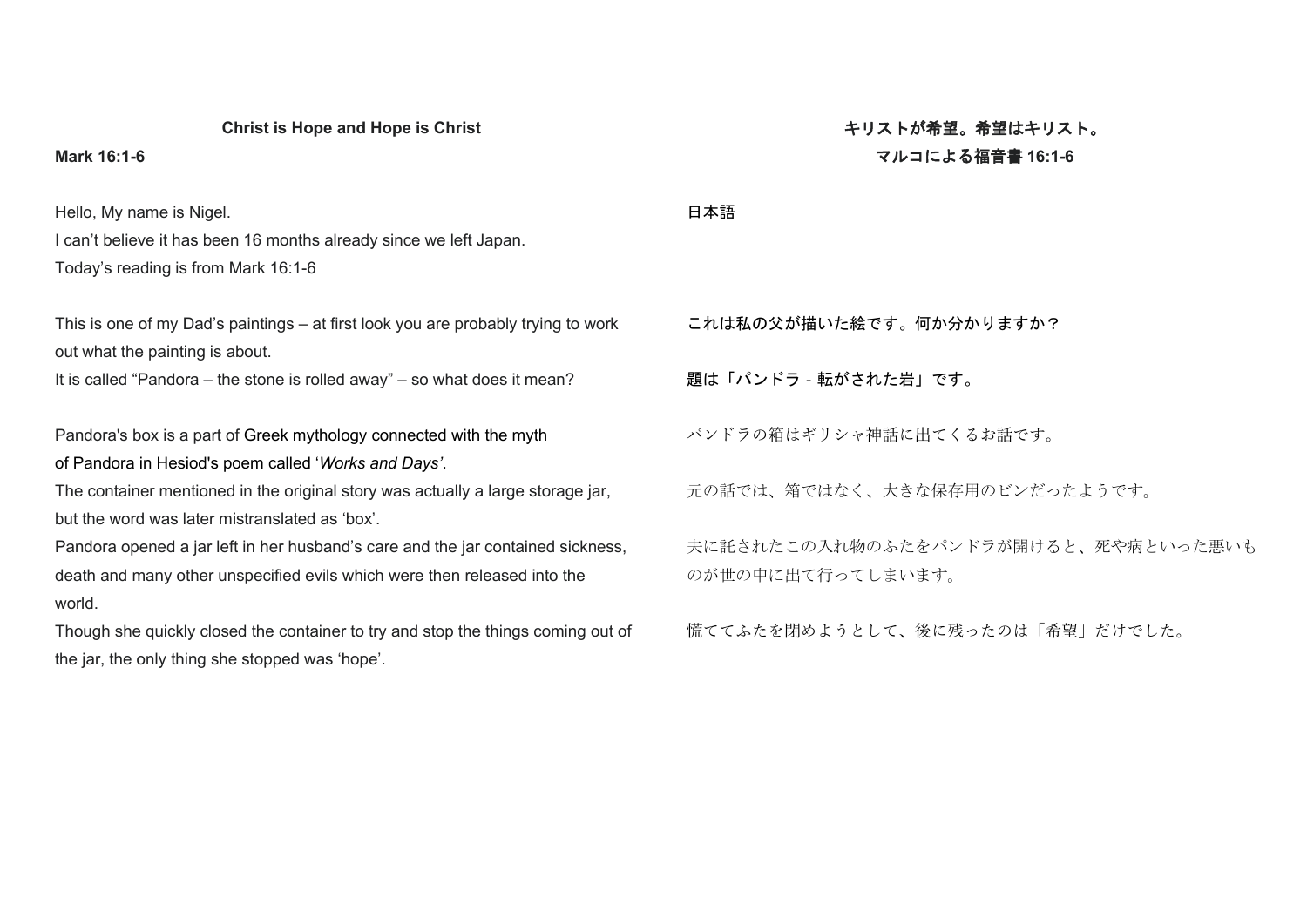Many scholars wonder why 'Hope' would be in a jar full of evil.

Some scholars take the view that "Hope seems to be a blessing withheld from people so that their life should be more dreary and depressing."

Some have argued that the jar acts as a prison for *Hope*, withholding it from the human race.

Essentially, all the evils in the world were scattered from Pandora's jar, while the one potentially mitigating force, hope, remains locked securely inside. Another interpretation understands the myth to say: countless evils fled Pandora's jar and torment human existence;

the hope that humanity might be able to master these evils remains imprisoned inside the jar.

Life is not hopeless, but human beings are hopelessly human.

# **The stone was rolled away**

My Dad in his painting joins the myth of Pandora that existed in the minds of the ancient Greeks with the historical fact of the life and resurrection of the Messiah, the Christ.

We know that the evil in humanity put Christ to death and then his body was put in a tomb and a large stone was rolled across the entrance to the tomb, plus a guard was placed at the tomb to make sure the body stayed in the tomb – a bit like a lid being placed on a jar or box.

A lid to keep the Christ in.

なぜ希望が残ったのか。

「多くの人が苦しみの中で、希望に手が届かないからだ。」

「希望は閉じ込められているのだ。」様々な解釈があります。

世に広まった悪を、緩和することができる希望。それが閉じ込められていま す。

人類を苦しめる多くの悪がパンドラの箱から出て行った。

それらに対抗するために必要な希望が閉じ込められているのです。

人には限界があります。

私の父はこの絵を通して、パンドラの箱の話と、キリストの復活とつなぎ合わ せました。

人類の悪はキリストを死に追いやり、埋葬された墓の入口を大きな石がふさぎ ました。

見張りもいて、まるでパンドラの箱にふたがされたのと同じ状況です。

キリストを閉じ込めるために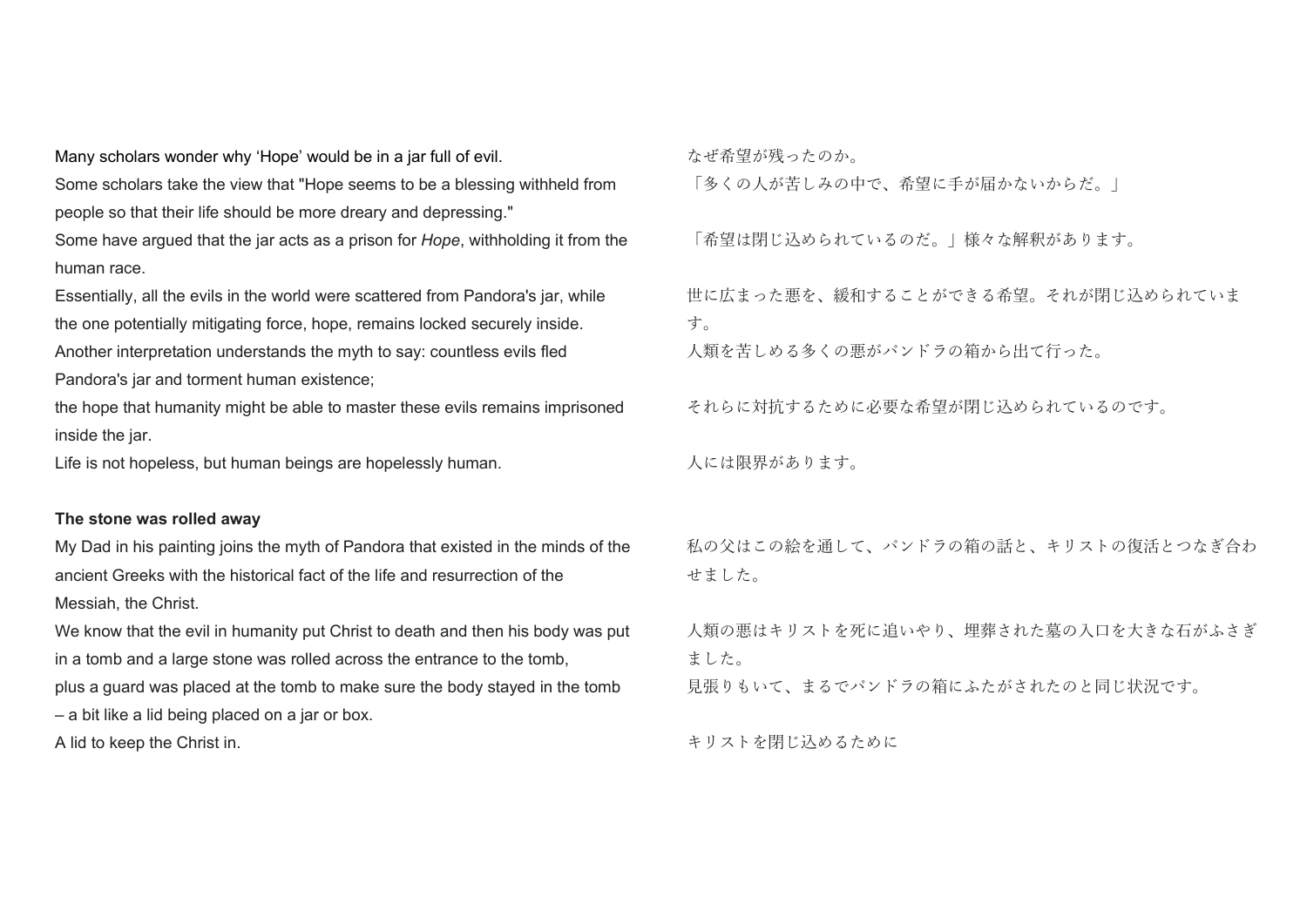Two men walking along a road, having a chat but they were not happy.

Then a third man joins them as they walk and asks what they are talking about. They say that another man had been put to death, and they had hoped this man was the one who would save them, but it is three days since the death.

And now his body was missing, and some people are saying that the dead man is actually alive again.

Jesus Christ is the man who was put to death and the first two men didn't know it was the risen Christ they were talking to.

We know that on the third day the stone was rolled away, and Christ is alive. We read in Mark 16:1-6 that the women went to the tomb where the body of Jesus was placed

but they realised they wouldn't be able to move the stone from the entrance. However, when they arrived at the tomb the stone had already been rolled away.

The 'lid' was off and the hope that is in Christ has entered the world.

In my Dad's mind he has expressed 'hope' as the Christ being released from the tomb and entering the world–

so what the painting depicts is the entrance to the tomb

with the stone rolled away,

and light and colour streaming out.

The light and colour being the hope that comes to us all only through the resurrected Christ.

2 人の男性が道を歩いていました。 そこへ来た見知らぬ人が、会話について聞きました。 救い主であると期待していた人が殺されてしまって 3 日が経った。

しかし遺体が消えて、復活したのではないかと人々が話していると。

会話の相手が、まさにこのイエス・キリストであることに彼らは気づきません でした。

死んで 3 日後にキリストはよみがえりました。

マルコ 16 章では、女性たちが墓に行く様子が描かれています。

入口の大きな石をどうしようと考えていたのですが、 行ってみると、もう脇に転がされていました。

ふたが開けられ、希望であるキリストがこの世に出てこられたのです。

父は、キリストの希望が墓から出てくる様子を描いたのです。

これが墓の入口で 転がされた石 そこから流れ出る光と色は、 復活のキリストだけが与えてくれる希望を表しています。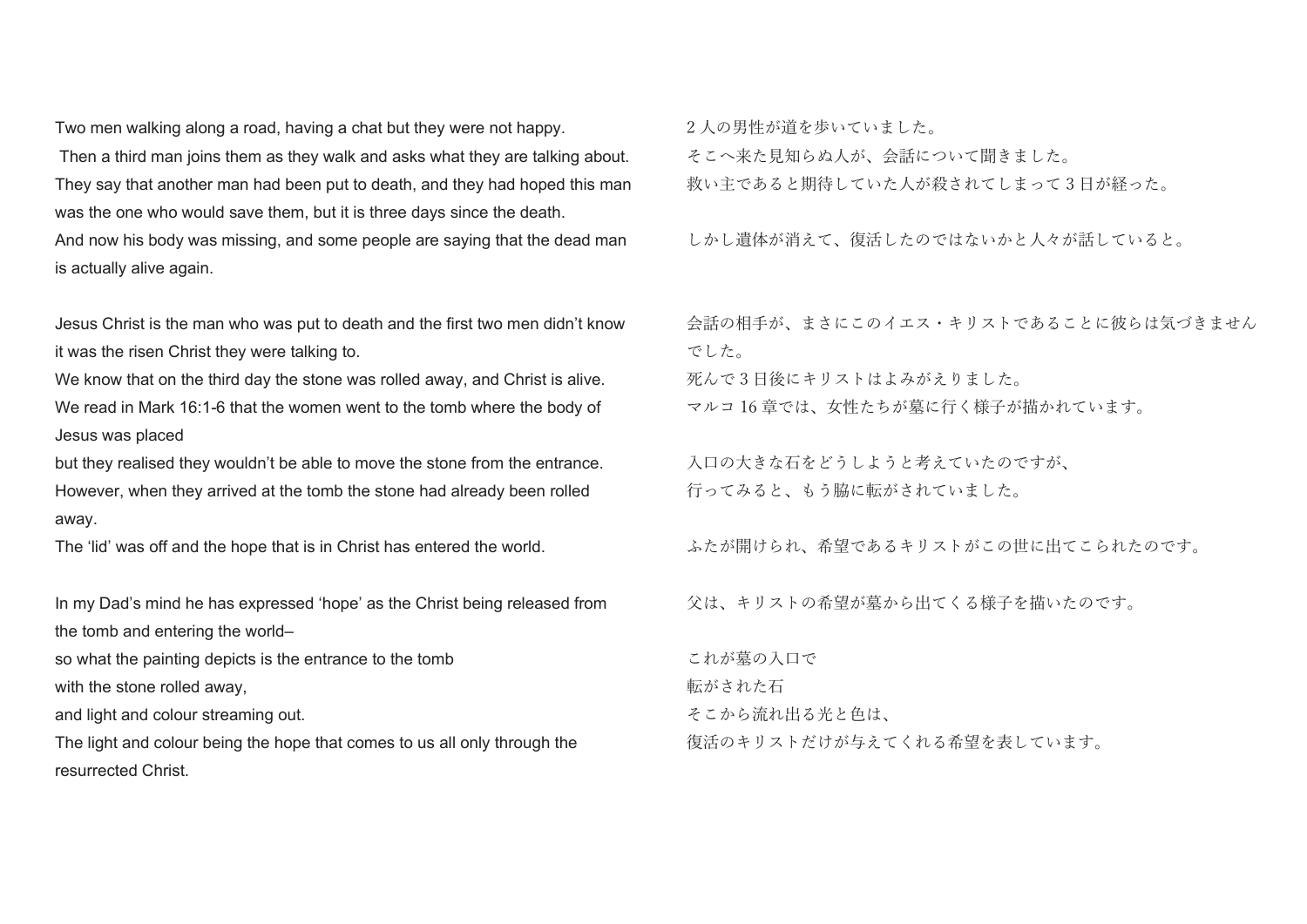The stone had been rolled away.

Christ is hope and hope is Christ.

We can't master evil by ourselves but as the Apostle Paul wrote to the church at Philippi

"I can do all things through Christ who strengthens me" (Philippians 4:13) which is true for us all.

Because in the hope Christ brings, we can have a life that is not dreary or depressing,

hope is no longer withheld from the human race and the evils in the world can be overcome.

Hope has finally entered the world in the form of Christ

and through this Christ the "human beings (who) are hopelessly human" are given new life in Christ.

And it is this hope that we need to tell everyone about.

The Mum struggling to bring up her children as her husband has died or left her, needs hope.

The young girl physically and sexually assaulted just because she is a girl. needs hope.

The young man forced to work long hours at work and is tired and stressed, needs hope

The man who is living on the street because he has nowhere else to go, needs hope.

石はどけられました。 キリストは希望です。希望はキリストです。 私たちは自力で悪に対処することはできませんが、聖書の言葉は真実です。

「わたしを強めてくださる方のお陰で、わたしにはすべてが可能です。」(フ ィリピ4:13)。 キリストによって、私たちの人生も希望に満たされます。

それによってこの世の悪に打ち勝つことができます。

キリストを通して、この世に希望が与えられました。 限界のある人間に、キリストにある新しい命が与えられました。

この希望を伝えていきましょう。 一人で子供を育てているお母さん。

虐待に傷ついている女の子。

長時間労働で、疲れ切っている青年

行く場所がなく路上で生活している男性